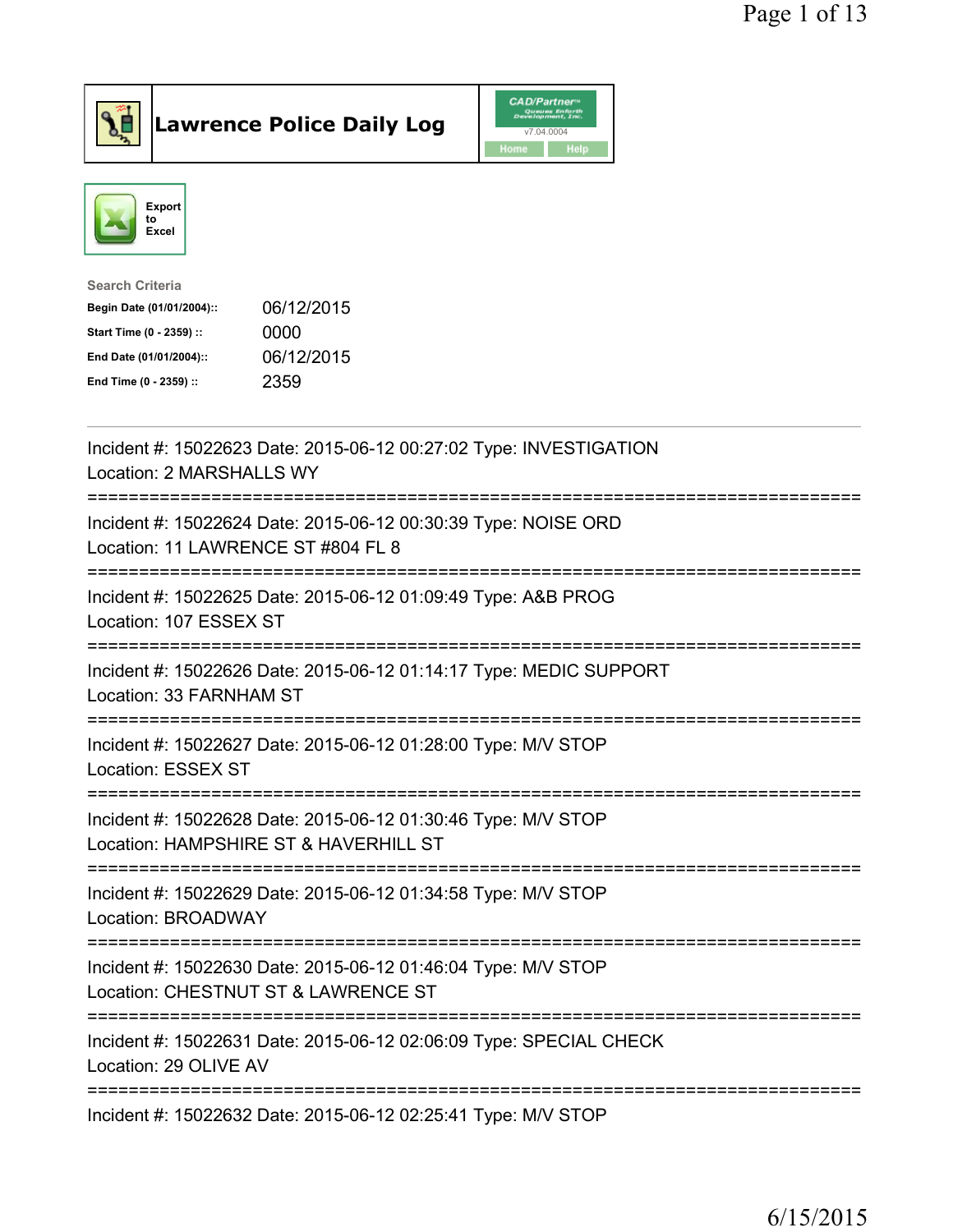| <b>Location: CANAL ST</b><br>================================                                                                            |
|------------------------------------------------------------------------------------------------------------------------------------------|
| Incident #: 15022633 Date: 2015-06-12 02:32:28 Type: SUS PERS/MV<br>Location: 18 CYR DR<br>================================              |
| Incident #: 15022634 Date: 2015-06-12 03:06:54 Type: ALARMS<br>Location: 343 ESSEX ST                                                    |
| Incident #: 15022635 Date: 2015-06-12 03:12:36 Type: MAN DOWN<br>Location: TACO BELL / 79 WINTHROP AV                                    |
| Incident #: 15022636 Date: 2015-06-12 05:16:33 Type: NOISE ORD<br>Location: 8 MAURICE AV #1                                              |
| =====================<br>Incident #: 15022637 Date: 2015-06-12 05:20:50 Type: LARCENY/PAST<br>Location: 231 BRUCE ST                     |
| Incident #: 15022638 Date: 2015-06-12 05:22:35 Type: SUS PERS/MV<br>Location: AMESBURY ST & COMMON ST<br>=============================== |
| Incident #: 15022639 Date: 2015-06-12 05:59:39 Type: M/V STOP<br>Location: ALMA ST & MYRTLE ST                                           |
| Incident #: 15022640 Date: 2015-06-12 06:18:24 Type: B&E/MV/PAST<br>Location: 12 AMES ST                                                 |
| Incident #: 15022641 Date: 2015-06-12 06:19:37 Type: M/V STOP<br>Location: HAVERHILL ST                                                  |
| ======================================<br>Incident #: 15022642 Date: 2015-06-12 06:30:36 Type: ASSIST FIRE<br>Location: 1 ARROW TER      |
| Incident #: 15022643 Date: 2015-06-12 06:54:38 Type: M/V STOP<br>Location: BODWELL ST & HANCOCK ST                                       |
| Incident #: 15022644 Date: 2015-06-12 07:10:55 Type: M/V STOP<br>Location: AMES ST & ESSEX ST                                            |
| Incident #: 15022645 Date: 2015-06-12 07:15:02 Type: ASSIST FIRE<br>Location: 21 BROOK ST                                                |
| Incident #: 15022646 Date: 2015-06-12 07:18:46 Type: FIGHT<br>Location: MCDONALDS / 50 BROADWAY                                          |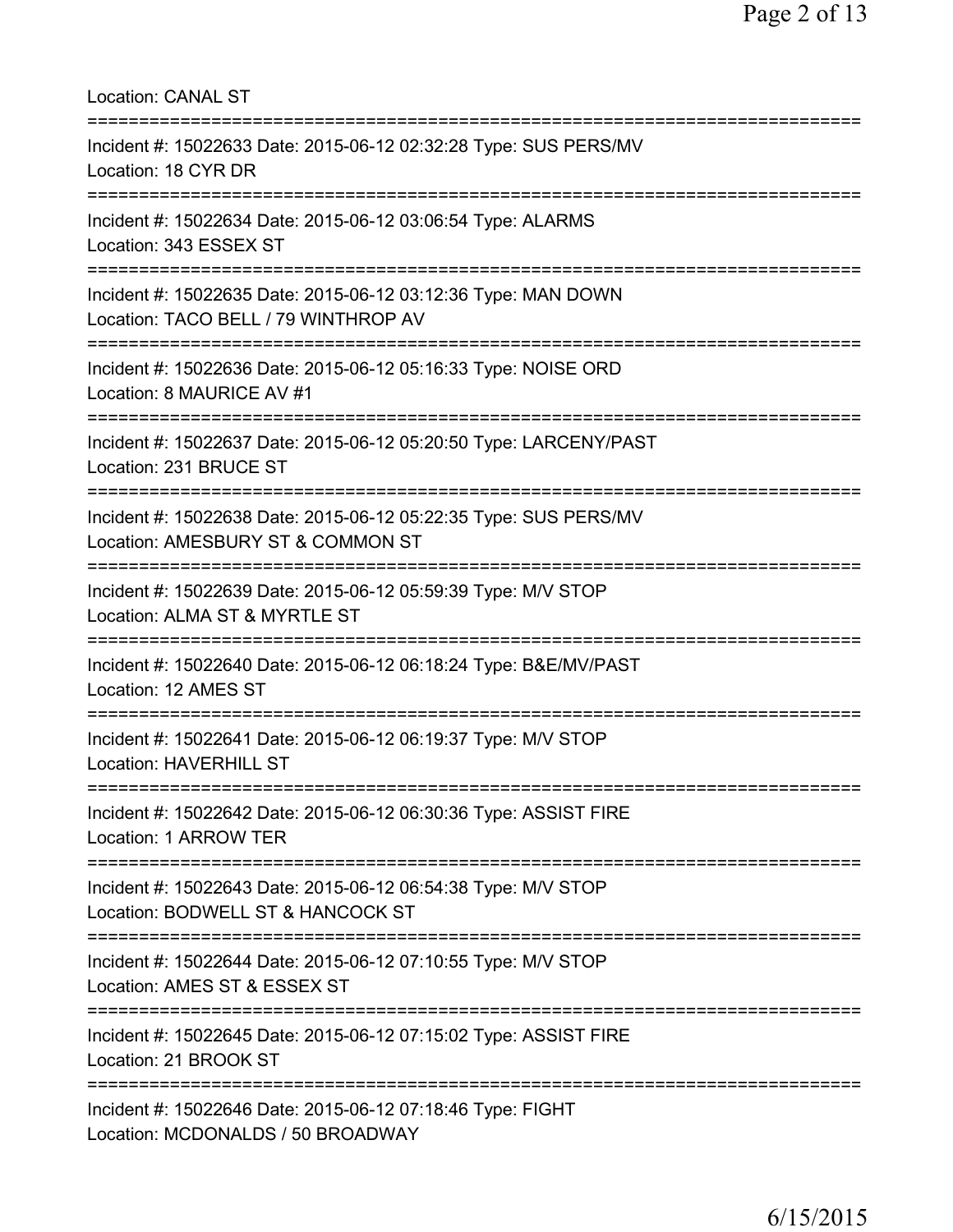| Incident #: 15022647 Date: 2015-06-12 07:20:42 Type: M/V STOP<br>Location: 505 LOWELL ST<br>=================                                             |
|-----------------------------------------------------------------------------------------------------------------------------------------------------------|
| Incident #: 15022648 Date: 2015-06-12 07:35:37 Type: ALARM/BURG<br>Location: GOOD SHEPARD CENTER / 412 HAMPSHIRE ST                                       |
| Incident #: 15022649 Date: 2015-06-12 07:44:47 Type: STOL/MV/PAS<br>Location: 270 ERVING AV                                                               |
| Incident #: 15022650 Date: 2015-06-12 07:45:11 Type: SUS PERS/MV<br>Location: ESSEX ST & FRANKLIN ST                                                      |
| Incident #: 15022651 Date: 2015-06-12 07:53:07 Type: M/V STOP<br>Location: AMES ST & LOWELL ST                                                            |
| Incident #: 15022652 Date: 2015-06-12 08:02:26 Type: DOMESTIC/PROG<br>Location: CENTRAL BRIDGE / 0 MERRIMACK ST                                           |
| Incident #: 15022653 Date: 2015-06-12 08:11:26 Type: CLOSE STREET<br>Location: CARVER ST & MERRIMACK ST<br>==============================<br>:=========== |
| Incident #: 15022654 Date: 2015-06-12 08:18:35 Type: INVESTIGATION<br>Location: 30 HOBSON ST<br>=====================================                     |
| Incident #: 15022655 Date: 2015-06-12 08:19:10 Type: DRUG OVERDOSE<br>Location: 9 GROTON ST #6 FL 3                                                       |
| Incident #: 15022656 Date: 2015-06-12 08:28:49 Type: M/V STOP<br>Location: MANCHESTER ST & WEST ST                                                        |
| Incident #: 15022657 Date: 2015-06-12 08:34:09 Type: ALARMS<br>Location: ESPERANZA ACADEMY / 198 GARDEN ST                                                |
| Incident #: 15022658 Date: 2015-06-12 09:07:53 Type: SUS PERS/MV<br>Location: LAWRENCE ST & MYRTLE ST                                                     |
| Incident #: 15022659 Date: 2015-06-12 09:28:01 Type: M/V STOP<br><b>Location: EVERETT ST</b>                                                              |
| Incident #: 15022660 Date: 2015-06-12 09:31:31 Type: INVESTIGATION<br>Location: 70 N. PARISH RD                                                           |
|                                                                                                                                                           |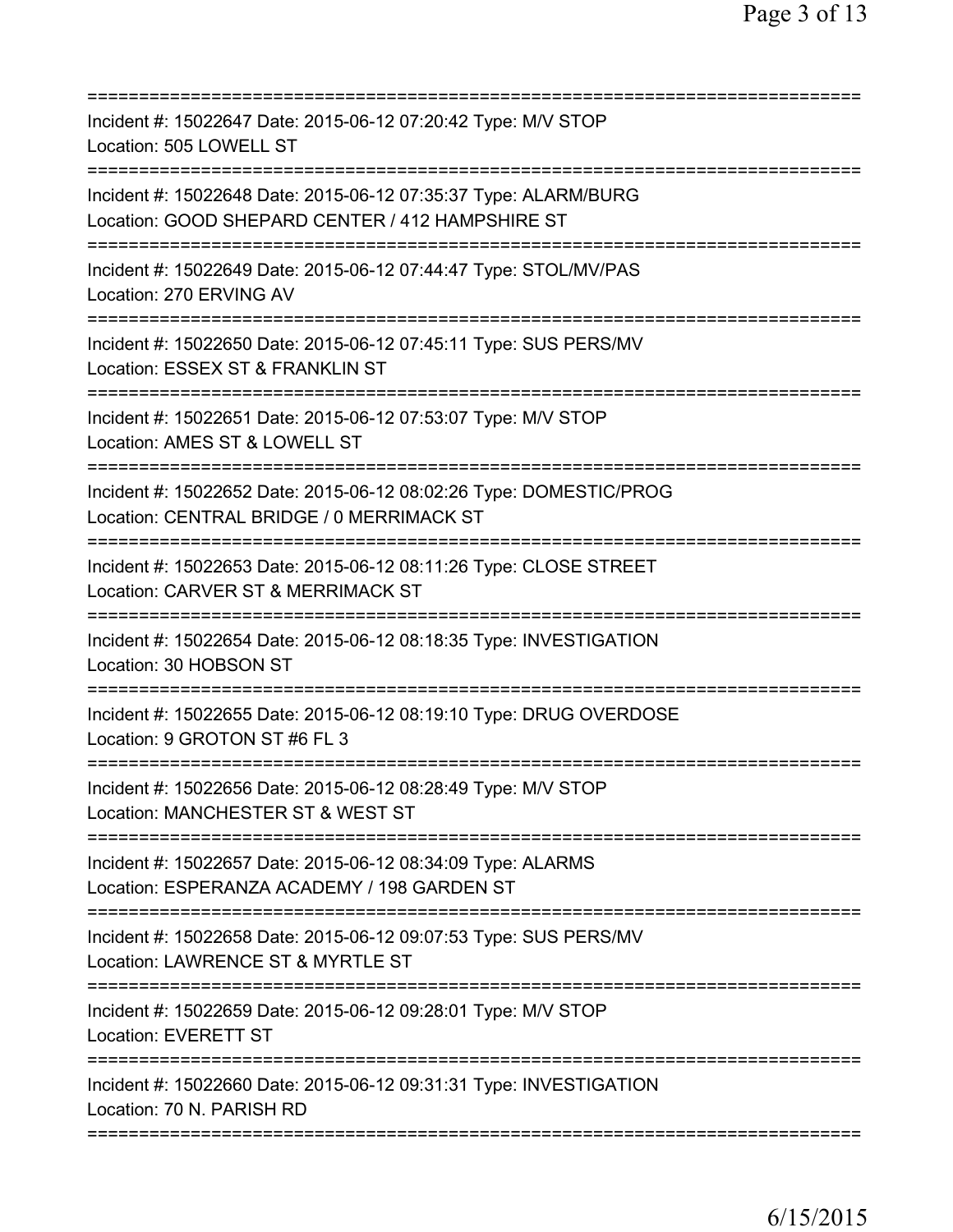| Incident #: 15022661 Date: 2015-06-12 09:31:58 Type: INVESTIGATION<br>Location: 70 N PARISH RD                                        |
|---------------------------------------------------------------------------------------------------------------------------------------|
| Incident #: 15022662 Date: 2015-06-12 09:38:45 Type: NOTIFICATION<br>Location: 66 MILTON ST                                           |
| Incident #: 15022663 Date: 2015-06-12 09:40:47 Type: RECOV/STOL/MV<br>Location: 19 LEA ST                                             |
| Incident #: 15022664 Date: 2015-06-12 09:52:53 Type: AUTO ACC/NO PI<br>Location: FRANKLIN ST & METHUEN ST                             |
| Incident #: 15022665 Date: 2015-06-12 09:55:42 Type: ALARM/BURG<br>Location: DAVINCHI CHILD CENTER / 55 AVON ST                       |
| Incident #: 15022666 Date: 2015-06-12 10:04:53 Type: 209A/VIOLATION<br>Location: 90 LOWELL ST                                         |
| Incident #: 15022667 Date: 2015-06-12 10:10:28 Type: INVESTIGATION<br>Location: 70 N PARISH RD<br>;================================== |
| Incident #: 15022668 Date: 2015-06-12 10:12:54 Type: MV/BLOCKING<br>Location: 41 LEXINGTON ST                                         |
| Incident #: 15022669 Date: 2015-06-12 10:27:10 Type: M/V STOP<br>Location: PARKER ST & SALEM ST                                       |
| Incident #: 15022670 Date: 2015-06-12 10:31:13 Type: TOW OF M/V<br>Location: MYRTLE ST & SARATOGA ST                                  |
| Incident #: 15022671 Date: 2015-06-12 10:33:38 Type: ANIMAL COMPL<br>Location: 35 INMAN ST                                            |
| Incident #: 15022672 Date: 2015-06-12 10:34:14 Type: B&E FOLLOW UP<br>Location: 121 FERRY ST                                          |
| Incident #: 15022673 Date: 2015-06-12 10:39:11 Type: ALARM/BURG<br>Location: OUR HOUSE / 168 NEWBURY ST                               |
| Incident #: 15022674 Date: 2015-06-12 11:02:18 Type: ALARM/BURG<br>Location: HERNANDEZ RESIDENCE / 28 GARFIELD ST                     |
| ====================<br>Incident #: 15022675 Date: 2015-06-12 11:07:59 Type: LARCENY/PAST                                             |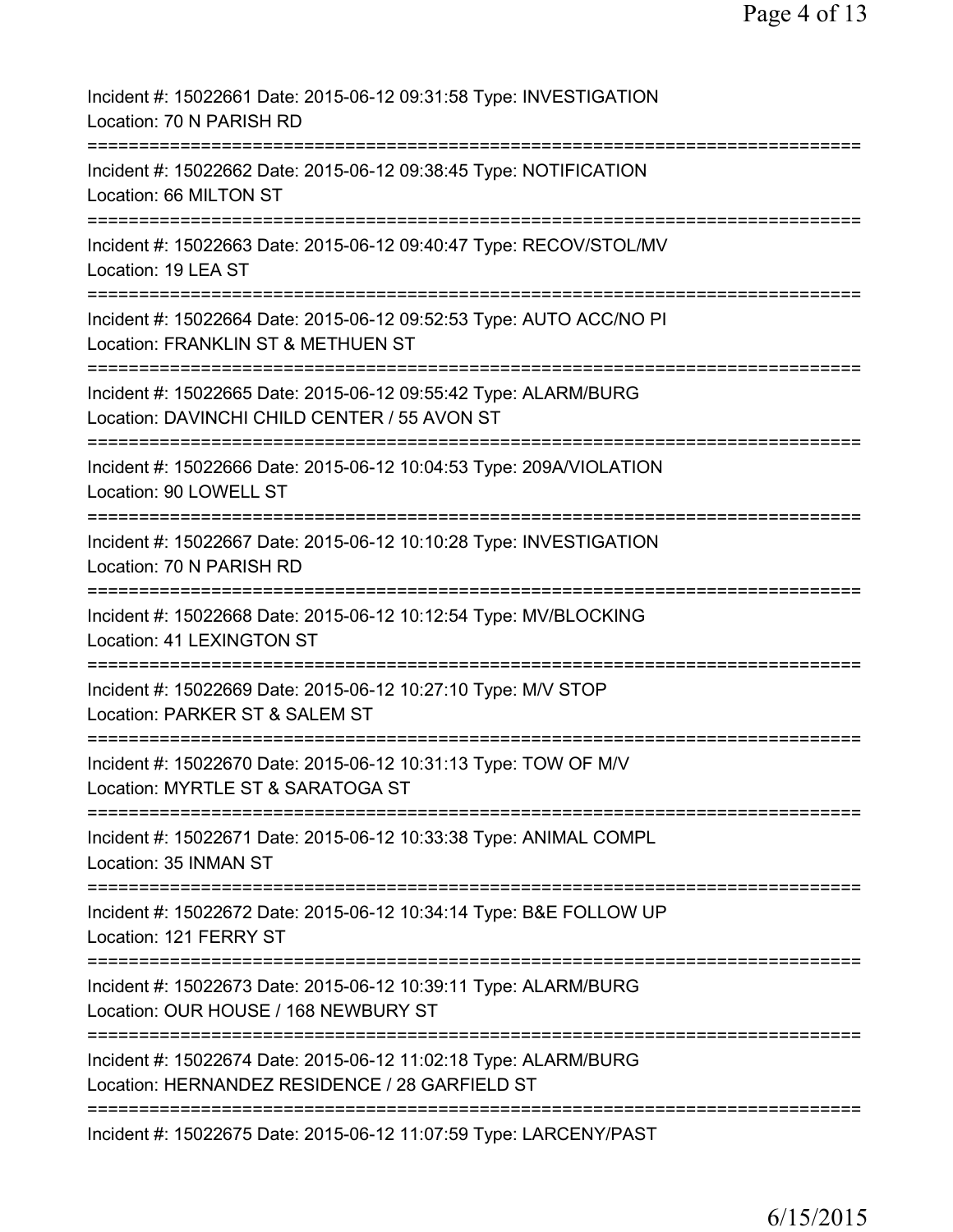Location: ADVANCE AUTO PARTS / 31 MERRIMACK ST =========================================================================== Incident #: 15022676 Date: 2015-06-12 11:09:49 Type: INVEST CONT Location: 90 LOWELL ST =========================================================================== Incident #: 15022677 Date: 2015-06-12 11:23:15 Type: DISTURBANCE Location: WENDYS / 55 HAMPSHIRE ST =========================================================================== Incident #: 15022678 Date: 2015-06-12 11:35:47 Type: INVESTIGATION Location: 3 WILLIAM ST =========================================================================== Incident #: 15022679 Date: 2015-06-12 11:41:39 Type: M/V STOP Location: PARKER ST & SALEM ST =========================================================================== Incident #: 15022680 Date: 2015-06-12 11:49:45 Type: M/V STOP Location: 64 COMMON ST =========================================================================== Incident #: 15022681 Date: 2015-06-12 11:53:54 Type: UNWANTEDGUEST Location: 233 JACKSON ST =========================================================================== Incident #: 15022682 Date: 2015-06-12 11:58:35 Type: DOMESTIC/PROG Location: PHILLIPS ST & SALEM ST =========================================================================== Incident #: 15022683 Date: 2015-06-12 11:59:56 Type: SEX OFF. PAST Location: 550 BROADWAY #214 =========================================================================== Incident #: 15022684 Date: 2015-06-12 12:05:09 Type: DOMESTIC/PROG Location: 168 JACKSON ST =========================================================================== Incident #: 15022685 Date: 2015-06-12 12:37:08 Type: ASSIST FIRE Location: 0 BROADWAY =========================================================================== Incident #: 15022686 Date: 2015-06-12 12:43:05 Type: M/V STOP Location: CROSBY ST & S BROADWAY =========================================================================== Incident #: 15022687 Date: 2015-06-12 12:49:43 Type: DRUG VIO Location: COMMON PARK / null =========================================================================== Incident #: 15022688 Date: 2015-06-12 12:50:41 Type: M/V STOP Location: HAVERHILL ST & MORTON ST =========================================================================== Incident #: 15022689 Date: 2015-06-12 13:33:22 Type: M/V STOP Location: 196 BROADWAY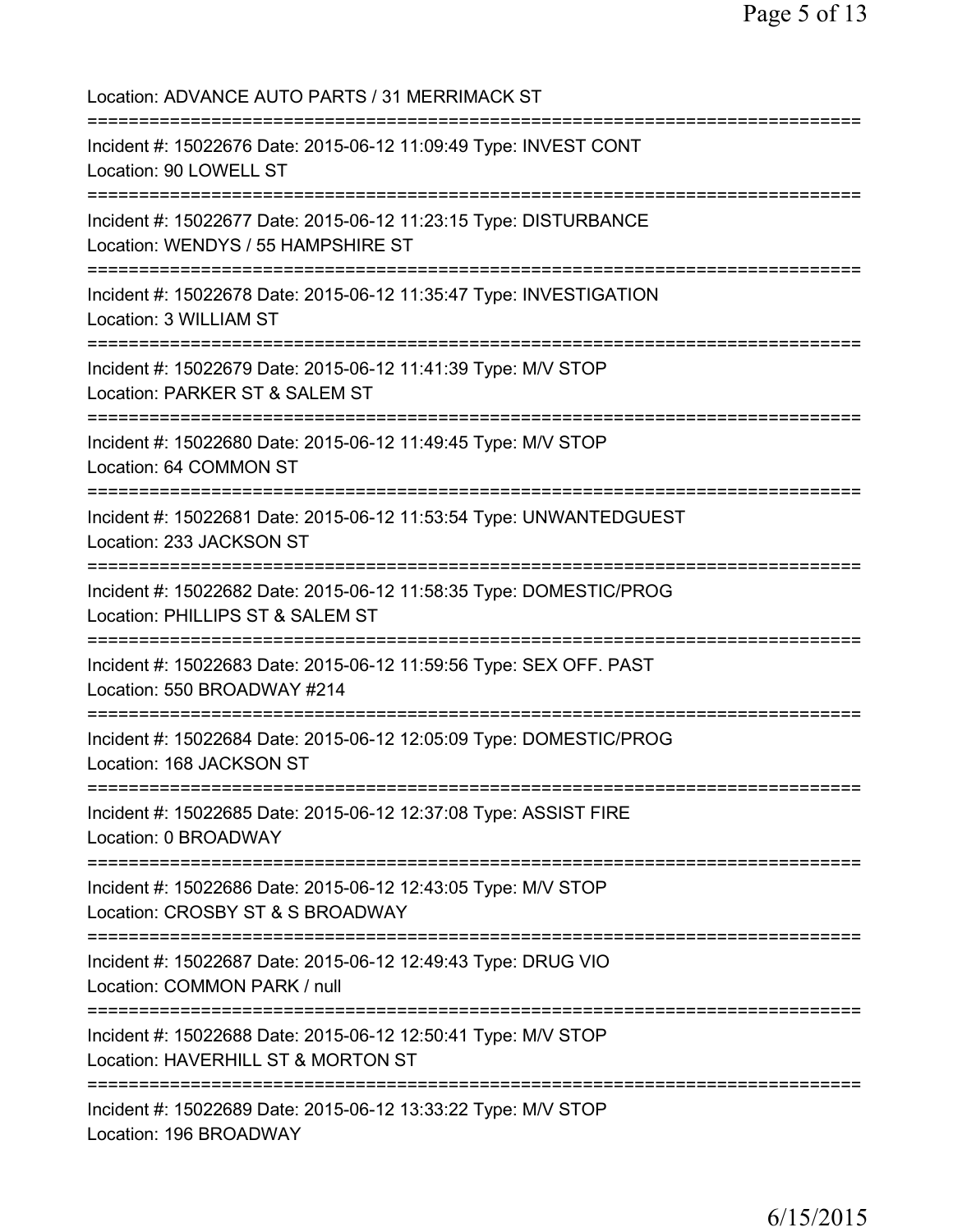| Incident #: 15022690 Date: 2015-06-12 13:50:29 Type: M/V STOP<br>Location: 12 TREMONT ST                                                 |
|------------------------------------------------------------------------------------------------------------------------------------------|
| Incident #: 15022691 Date: 2015-06-12 13:52:14 Type: SHOPLIFTING<br>Location: RITE AID PHARMACY / 365 ESSEX ST                           |
| Incident #: 15022692 Date: 2015-06-12 13:54:40 Type: MAL DAMG PROG<br>Location: BRADFORD ST & BROADWAY<br>====================           |
| Incident #: 15022693 Date: 2015-06-12 13:57:00 Type: DOMESTIC/PROG<br>Location: 89 ARLINGTON ST                                          |
| =====================<br>Incident #: 15022694 Date: 2015-06-12 13:57:45 Type: ASSSIT AMBULANC<br>Location: 657 ESSEX ST #7-9             |
| Incident #: 15022695 Date: 2015-06-12 14:16:33 Type: INVESTIGATION<br>Location: 70 N PARISH RD<br>====================================== |
| Incident #: 15022696 Date: 2015-06-12 14:25:24 Type: INVEST CONT<br>Location: METHUEN / 98 RAILROAD                                      |
| Incident #: 15022697 Date: 2015-06-12 14:33:54 Type: INVESTIGATION<br>Location: 135 BROADWAY                                             |
| Incident #: 15022698 Date: 2015-06-12 14:49:07 Type: WARRANT SERVE<br>Location: 248 BROADWAY                                             |
| Incident #: 15022699 Date: 2015-06-12 14:54:39 Type: M/V STOP<br>Location: ANDOVER ST & S BROADWAY                                       |
| Incident #: 15022700 Date: 2015-06-12 15:37:50 Type: M/V STOP<br>Location: BROADWAY & TREMONT                                            |
| Incident #: 15022701 Date: 2015-06-12 15:45:24 Type: M/V STOP<br><b>Location: LAWRENCE &amp; LOWELL</b>                                  |
| Incident #: 15022702 Date: 2015-06-12 15:57:57 Type: M/V STOP<br>Location: 963SH1 / 52 HAVERHILL ST                                      |
| Incident #: 15022703 Date: 2015-06-12 15:58:54 Type: AUTO ACC/PI<br>Location: MARKET ST & PARKER ST                                      |
|                                                                                                                                          |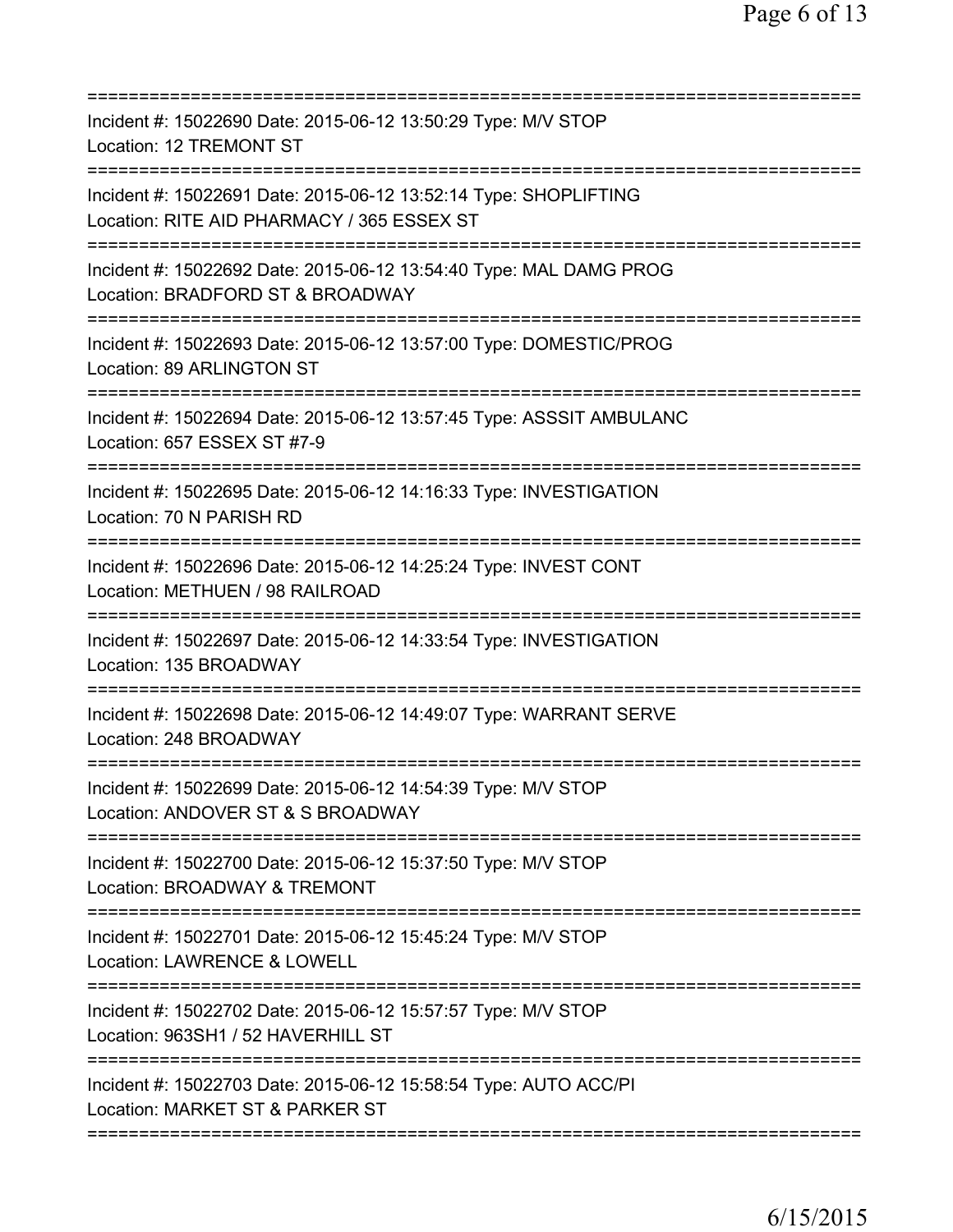Incident #: 15022704 Date: 2015-06-12 16:26:57 Type: HIT & RUN M/V Location: BROOK ST =========================================================================== Incident #: 15022705 Date: 2015-06-12 16:32:00 Type: ALARM/BURG Location: GREATER LAW FAMILY PHARMACY / 700 ESSEX ST =========================================================================== Incident #: 15022706 Date: 2015-06-12 16:37:21 Type: ANIMAL COMPL Location: CAMBRIDGE ST & WINTHROP AV =========================================================================== Incident #: 15022707 Date: 2015-06-12 16:42:26 Type: LIC PLATE STO Location: 11 MERRIMACK ST =========================================================================== Incident #: 15022708 Date: 2015-06-12 16:45:42 Type: DOMESTIC/PAST Location: 60 RAILROAD ST =========================================================================== Incident #: 15022709 Date: 2015-06-12 16:52:23 Type: DISTURBANCE Location: 183 PARKER ST =========================================================================== Incident #: 15022710 Date: 2015-06-12 16:52:35 Type: MEDIC SUPPORT Location: AMESBURY ST & LOWELL ST =========================================================================== Incident #: 15022711 Date: 2015-06-12 17:01:55 Type: SUS PERS/MV Location: BRUCE SCHOOL / 135 BUTLER ST =========================================================================== Incident #: 15022712 Date: 2015-06-12 17:19:22 Type: VIO CITY ORD Location: 28-30 MAGNOLIA ST =========================================================================== Incident #: 15022713 Date: 2015-06-12 17:21:49 Type: LARCENY/PAST Location: 252 WATER ST =========================================================================== Incident #: 15022714 Date: 2015-06-12 17:25:10 Type: M/V STOP Location: BROOK ST =========================================================================== Incident #: 15022715 Date: 2015-06-12 17:26:48 Type: M/V STOP Location: MARKET ST & SALEM ST =========================================================================== Incident #: 15022716 Date: 2015-06-12 17:27:45 Type: NEIGHBOR PROB Location: 52 LAKE ST =========================================================================== Incident #: 15022717 Date: 2015-06-12 17:33:41 Type: DRUG OVERDOSE Location: 235 BROADWAY =========================================================================== Incident #: 15022718 Date: 2015-06-12 17:34:49 Type: M/V STOP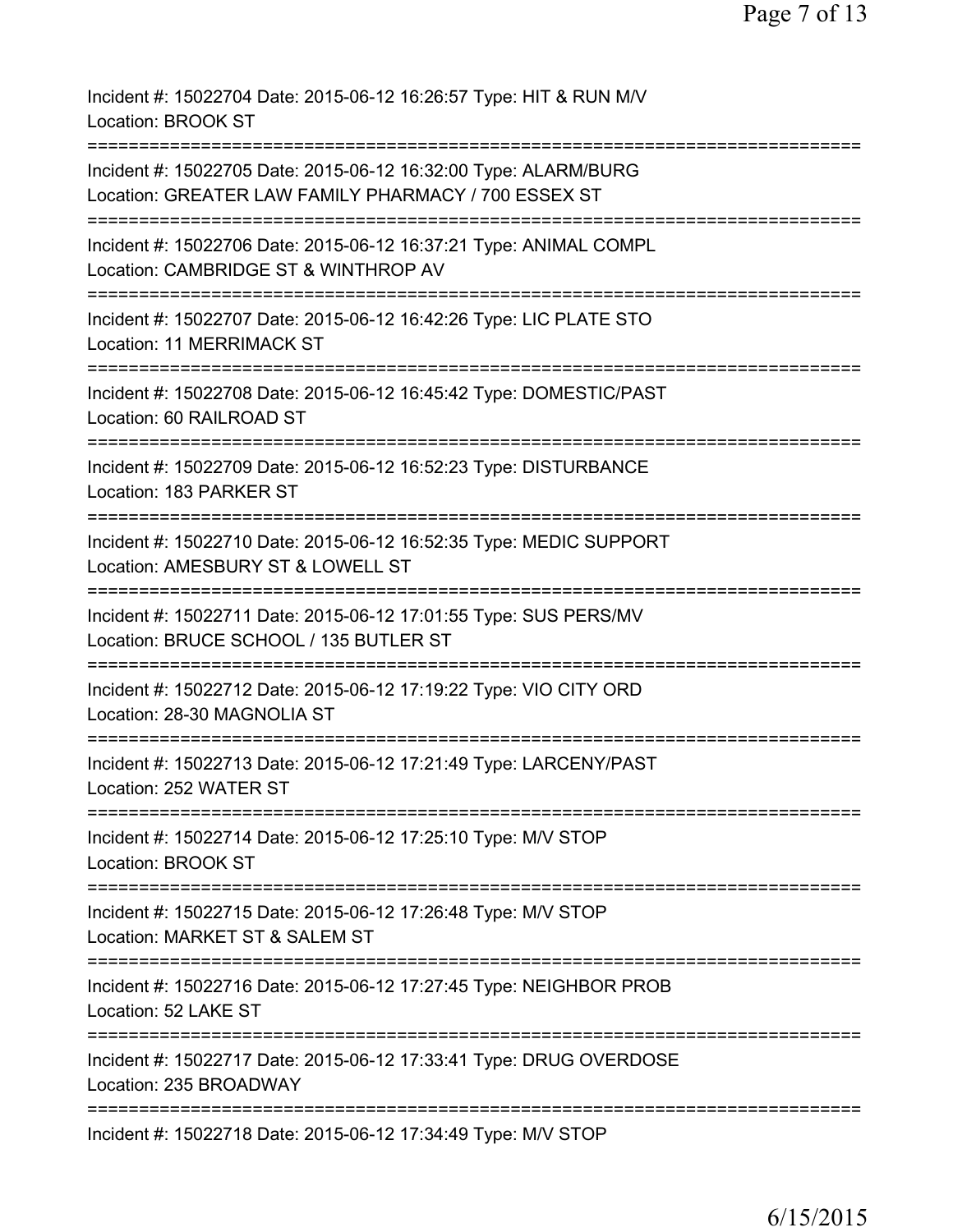Location: BROADWAY & LOWELL ST =========================================================================== Incident #: 15022719 Date: 2015-06-12 17:35:38 Type: AUTO ACC/PI Location: 344 HAVERHILL ST =========================================================================== Incident #: 15022720 Date: 2015-06-12 17:39:53 Type: UNWANTEDGUEST Location: 1088 ESSEX ST =========================================================================== Incident #: 15022721 Date: 2015-06-12 17:45:07 Type: DISTURBANCE Location: 348 LOWELL ST =========================================================================== Incident #: 15022722 Date: 2015-06-12 17:46:52 Type: MAL DAMAGE Location: 139 MAY ST FL 2 =========================================================================== Incident #: 15022723 Date: 2015-06-12 17:47:12 Type: INVESTIGATION Location: 621 ESSEX ST =========================================================================== Incident #: 15022724 Date: 2015-06-12 17:54:11 Type: MAN DOWN Location: 42 IRENE ST =========================================================================== Incident #: 15022725 Date: 2015-06-12 18:09:54 Type: VIO CITY ORD Location: GARDEN ST & UNION ST =========================================================================== Incident #: 15022726 Date: 2015-06-12 18:10:12 Type: LARCENY/PAST Location: HAMEL'S LIQUOR STORE / 678 HAVERHILL ST =========================================================================== Incident #: 15022727 Date: 2015-06-12 18:19:35 Type: SPECIAL CHECK Location: EVERETT ST =========================================================================== Incident #: 15022728 Date: 2015-06-12 18:20:28 Type: NOISE ORD Location: 27 BOXFORD ST =========================================================================== Incident #: 15022729 Date: 2015-06-12 18:21:21 Type: SPECIAL CHECK Location: 0 BROADWAY =========================================================================== Incident #: 15022730 Date: 2015-06-12 18:21:32 Type: MAN DOWN Location: 53 BRADFORD ST =========================================================================== Incident #: 15022731 Date: 2015-06-12 18:22:40 Type: M/V STOP Location: BROADWAY & LOWELL ST =========================================================================== Incident #: 15022732 Date: 2015-06-12 18:23:53 Type: THREATS Location: 149 FERRY ST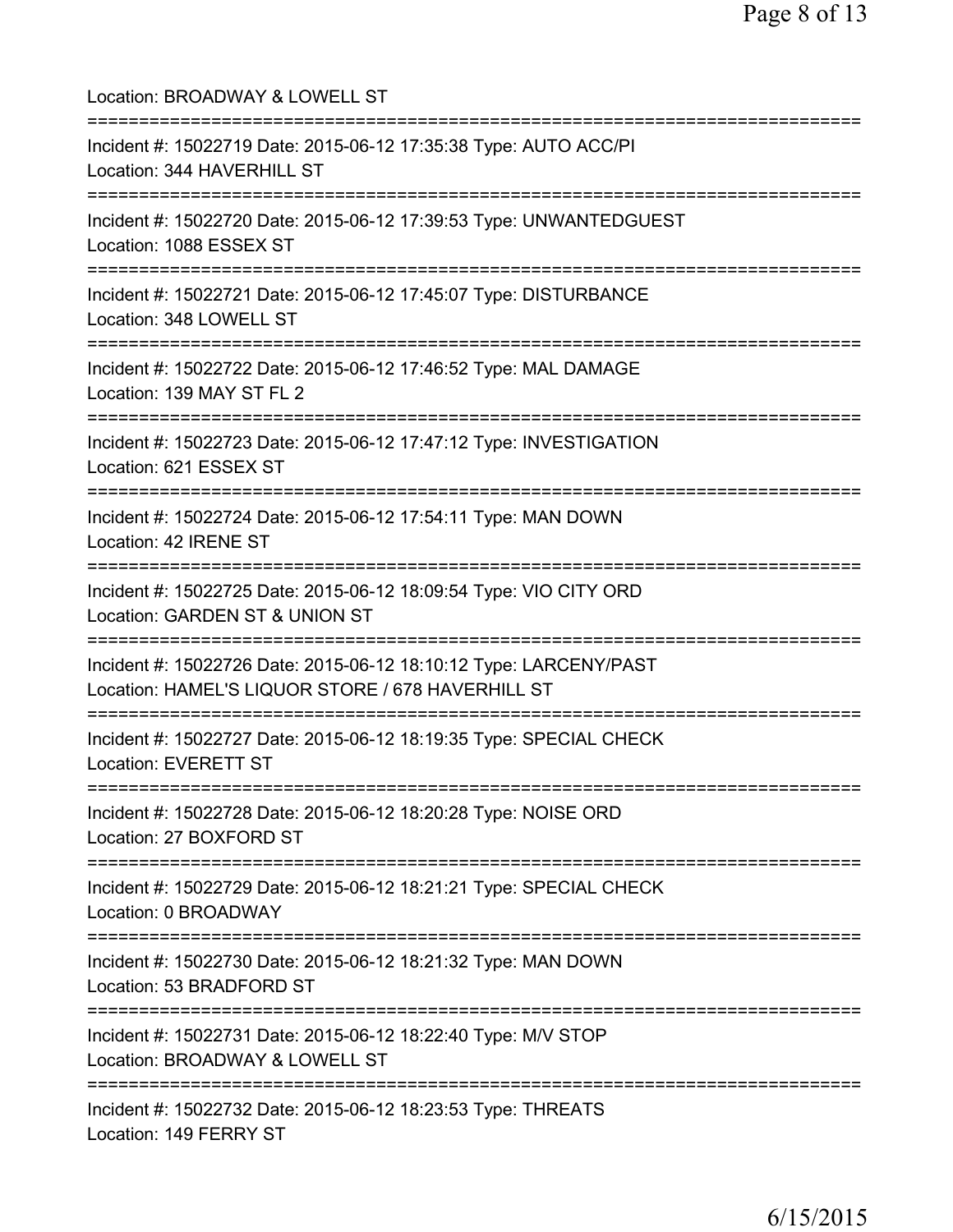| Incident #: 15022733 Date: 2015-06-12 18:25:00 Type: M/V STOP<br>Location: CENTRAL BRIDGE / 0 MERRIMACK ST           |
|----------------------------------------------------------------------------------------------------------------------|
| Incident #: 15022734 Date: 2015-06-12 18:29:50 Type: M/V STOP<br>Location: MARKET ST & PARKER ST                     |
| Incident #: 15022735 Date: 2015-06-12 18:31:43 Type: M/V STOP<br>Location: MARKET ST & PARKER ST                     |
| Incident #: 15022736 Date: 2015-06-12 18:32:54 Type: DK (DRUNK)<br>Location: 611 COMMON ST                           |
| Incident #: 15022737 Date: 2015-06-12 18:46:47 Type: M/V STOP<br>Location: 225 ESSEX ST                              |
| Incident #: 15022738 Date: 2015-06-12 18:48:26 Type: M/V STOP<br>Location: 151 BAILEY ST                             |
| Incident #: 15022739 Date: 2015-06-12 18:58:50 Type: DOMESTIC/PROG<br>Location: 20 MIDLAND ST                        |
| Incident #: 15022740 Date: 2015-06-12 18:59:38 Type: M/V STOP<br>Location: 390 HAVERHILL ST                          |
| Incident #: 15022741 Date: 2015-06-12 19:00:00 Type: RECOV/STOL/MV<br>Location: 78 WATER ST                          |
| Incident #: 15022742 Date: 2015-06-12 19:00:51 Type: M/V STOP<br>Location: BROADWAY & VALLEY ST                      |
| Incident #: 15022743 Date: 2015-06-12 19:10:46 Type: E911 HANGUP<br>Location: 14 WALNUT ST                           |
| Incident #: 15022744 Date: 2015-06-12 19:18:55 Type: DISTURBANCE<br>Location: 41 BERKELEY ST                         |
| Incident #: 15022745 Date: 2015-06-12 19:25:51 Type: SPECIAL CHECK<br><b>Location: EVERETT ST</b>                    |
| Incident #: 15022746 Date: 2015-06-12 19:26:22 Type: ALARM/BURG<br>Location: RESD;ALEJANDRO MARVANDO / 141 OXFORD ST |
|                                                                                                                      |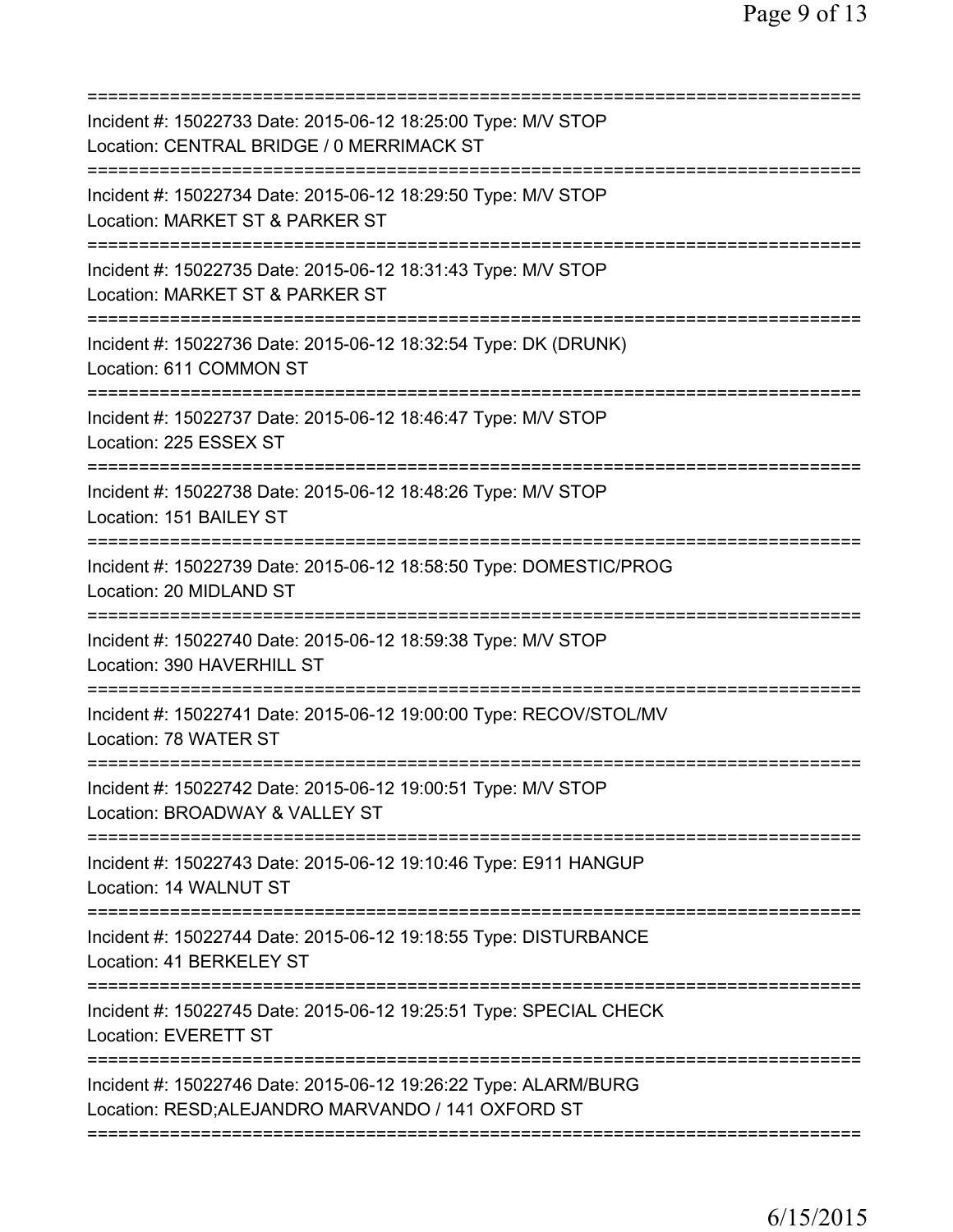| Incident #: 15022747 Date: 2015-06-12 19:46:07 Type: THREATS<br>Location: 348 LOWELL ST                                                             |
|-----------------------------------------------------------------------------------------------------------------------------------------------------|
| ===================<br>Incident #: 15022748 Date: 2015-06-12 19:50:12 Type: M/V STOP<br>Location: ESSEX ST & NEWBURY ST                             |
| Incident #: 15022750 Date: 2015-06-12 20:21:47 Type: THREATS<br>Location: 75 BROOK ST                                                               |
| Incident #: 15022749 Date: 2015-06-12 20:22:04 Type: AUTO ACC/UNK PI<br>Location: 388 HAMPSHIRE ST                                                  |
| ====================<br>Incident #: 15022751 Date: 2015-06-12 20:22:45 Type: SEX OFF. PAST<br>Location: 10 GALE ST                                  |
| Incident #: 15022752 Date: 2015-06-12 20:23:35 Type: DISORDERLY<br>Location: BAILEY ST & SHAWSHEEN RD<br>______________________                     |
| Incident #: 15022753 Date: 2015-06-12 20:25:32 Type: M/V STOP<br>Location: MARSTON & 495                                                            |
| Incident #: 15022754 Date: 2015-06-12 20:41:08 Type: E911 HANGUP<br>Location: PENSKE TRUCK / 650 S UNION ST<br>==================================== |
| Incident #: 15022755 Date: 2015-06-12 20:45:20 Type: NOISE ORD<br>Location: 6-8 MAURICE AV                                                          |
| Incident #: 15022756 Date: 2015-06-12 20:55:55 Type: NOISE ORD<br>Location: 159 WEST ST                                                             |
| Incident #: 15022757 Date: 2015-06-12 21:13:23 Type: MISSING PERS<br>Location: 26 WILMOT ST                                                         |
| Incident #: 15022758 Date: 2015-06-12 21:16:44 Type: DOMESTIC/PROG<br>Location: 12 SAUNDERS ST FL 2                                                 |
| Incident #: 15022759 Date: 2015-06-12 21:17:00 Type: M/V STOP<br>Location: HAFFNER'S GAS STATION / 69 PARKER ST                                     |
| Incident #: 15022760 Date: 2015-06-12 21:28:52 Type: M/V STOP<br>Location: ABBOTT ST & PARKER ST                                                    |
| Incident #: 15022761 Date: 2015-06-12 21:33:30 Type: MISSING PERS                                                                                   |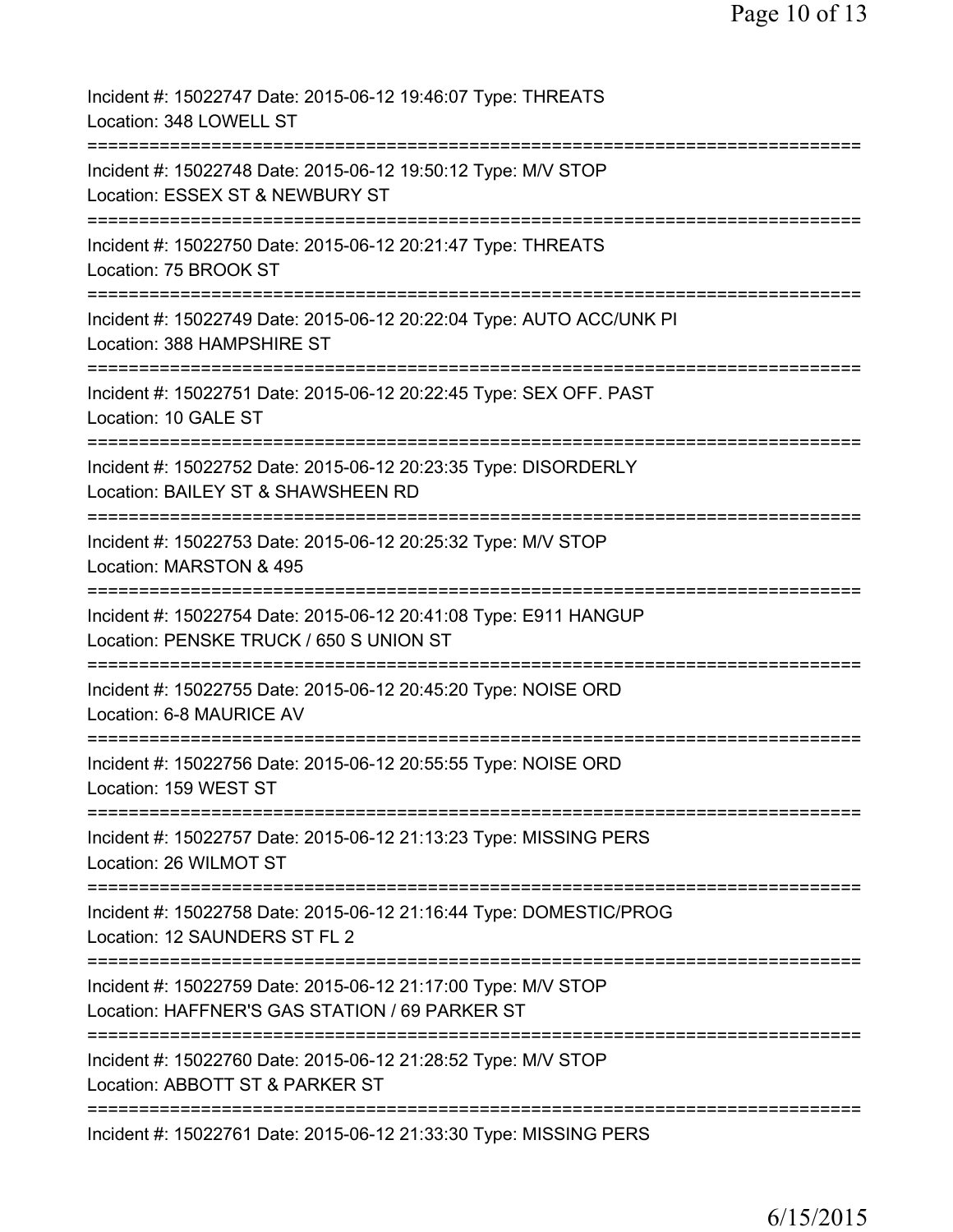Location: 114 BAILEY ST =========================================================================== Incident #: 15022762 Date: 2015-06-12 21:37:02 Type: ALARM/BURG Location: IMMIGRANT CITY ARCHIVES / 6 ESSEX ST =========================================================================== Incident #: 15022764 Date: 2015-06-12 21:37:59 Type: NOISE ORD Location: 37 RESERVOIR ST =========================================================================== Incident #: 15022763 Date: 2015-06-12 21:42:15 Type: DISABLED MV Location: COMMONWEALTH DR =========================================================================== Incident #: 15022765 Date: 2015-06-12 21:43:13 Type: NOISE ORD Location: 12 ACTON ST =========================================================================== Incident #: 15022766 Date: 2015-06-12 21:49:07 Type: M/V STOP Location: 122 SALEM ST =========================================================================== Incident #: 15022767 Date: 2015-06-12 21:55:31 Type: LARCENY/PAST Location: 96 ABBOTT ST FL 1 =========================================================================== Incident #: 15022768 Date: 2015-06-12 22:00:26 Type: M/V STOP Location: 52 NEWBURY ST =========================================================================== Incident #: 15022769 Date: 2015-06-12 22:02:02 Type: LOUD NOISE Location: 116 FARNHAM ST =========================================================================== Incident #: 15022770 Date: 2015-06-12 22:03:17 Type: M/V STOP Location: 52 NEWBURY ST =========================================================================== Incident #: 15022771 Date: 2015-06-12 22:09:01 Type: M/V STOP Location: 45 OAK ST =========================================================================== Incident #: 15022773 Date: 2015-06-12 22:15:08 Type: LARCENY/PAST Location: CONSTANZA MARKET / 271 LAWRENCE ST =========================================================================== Incident #: 15022772 Date: 2015-06-12 22:15:53 Type: NOISE ORD Location: 120 LEXINGTON ST =========================================================================== Incident #: 15022774 Date: 2015-06-12 22:18:37 Type: M/V STOP Location: 265 LOWELL ST =========================================================================== Incident #: 15022775 Date: 2015-06-12 22:26:59 Type: NOISE ORD Location: 67 JUNIPER ST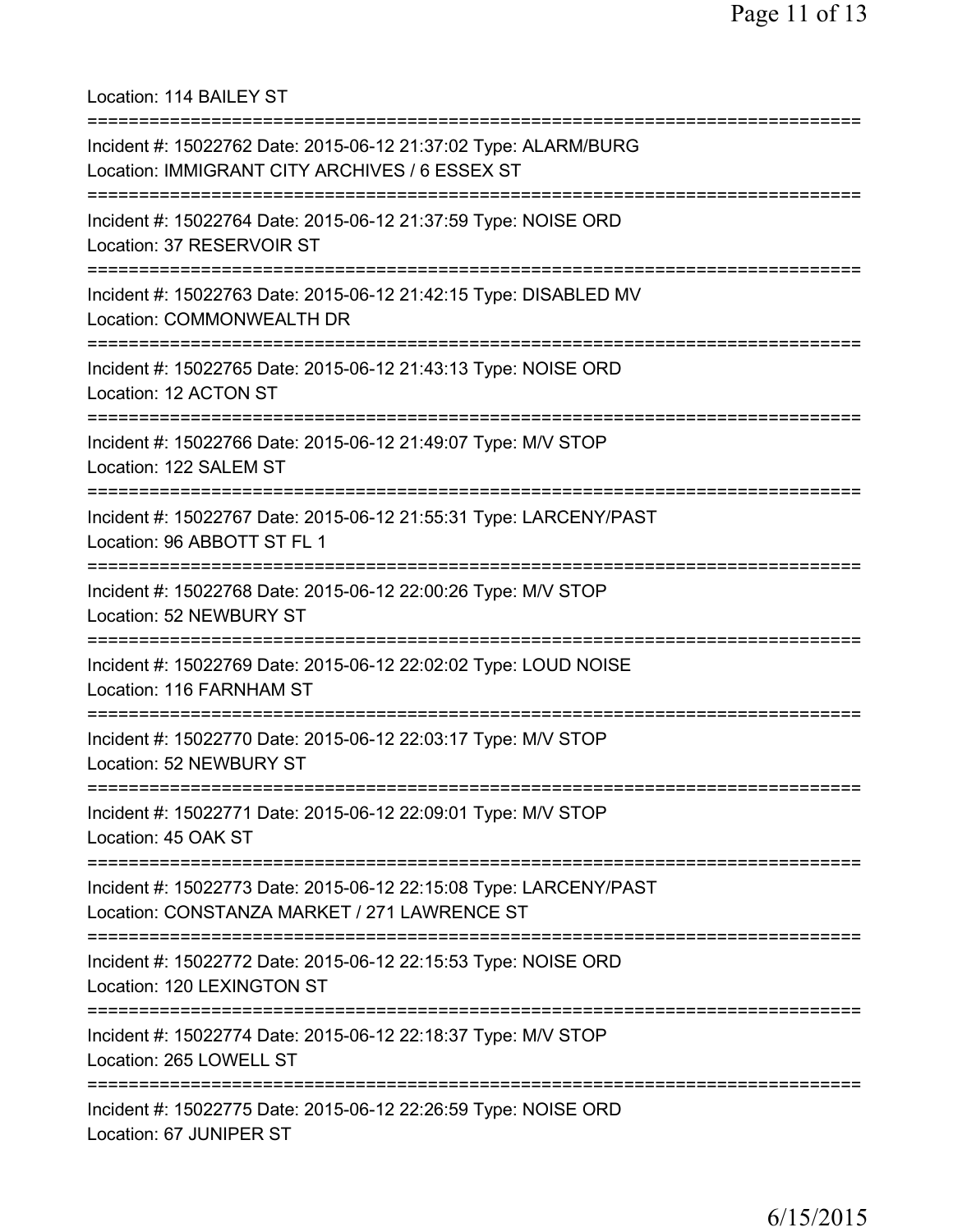| Incident #: 15022778 Date: 2015-06-12 22:29:24 Type: TOW OF M/V<br><b>Location: KEIGHLEY CT</b>                                                     |
|-----------------------------------------------------------------------------------------------------------------------------------------------------|
| Incident #: 15022776 Date: 2015-06-12 22:29:36 Type: HIT & RUN M/V<br>Location: BROADWAY & CONCORD ST                                               |
| Incident #: 15022777 Date: 2015-06-12 22:30:44 Type: DISORDERLY<br>Location: 86 OAK ST                                                              |
| Incident #: 15022779 Date: 2015-06-12 22:32:13 Type: SUS PERS/MV<br>Location: 26 MARKET ST                                                          |
| Incident #: 15022781 Date: 2015-06-12 22:35:00 Type: DISTURBANCE<br>Location: ACTON ST & BROADWAY<br>:=============                                 |
| ==========================<br>Incident #: 15022780 Date: 2015-06-12 22:35:12 Type: NOISE ORD<br>Location: APPLIANCE STORE / BROADWAY & HAVERHILL ST |
| ====================================<br>Incident #: 15022782 Date: 2015-06-12 22:36:05 Type: NOISE ORD<br>Location: ATTIKA / MILL ST                |
| Incident #: 15022783 Date: 2015-06-12 22:41:36 Type: M/V STOP<br>Location: HAVERHILL ST & WHITE ST                                                  |
| Incident #: 15022784 Date: 2015-06-12 22:46:32 Type: NOTIFICATION<br>Location: 191 ANDOVER ST                                                       |
| Incident #: 15022785 Date: 2015-06-12 22:51:58 Type: DISTURBANCE<br>Location: 96 ABBOTT ST                                                          |
| Incident #: 15022786 Date: 2015-06-12 23:08:48 Type: LOUD NOISE<br>Location: 91 BUNKERHILL ST                                                       |
| Incident #: 15022787 Date: 2015-06-12 23:11:53 Type: AUTO ACC/NO PI<br>Location: 103 SUMMER ST                                                      |
| Incident #: 15022788 Date: 2015-06-12 23:30:29 Type: NOISE ORD<br>Location: 159 WEST ST                                                             |
| Incident #: 15022789 Date: 2015-06-12 23:31:38 Type: DISORDERLY<br>Location: 65 BUTLER ST                                                           |
|                                                                                                                                                     |